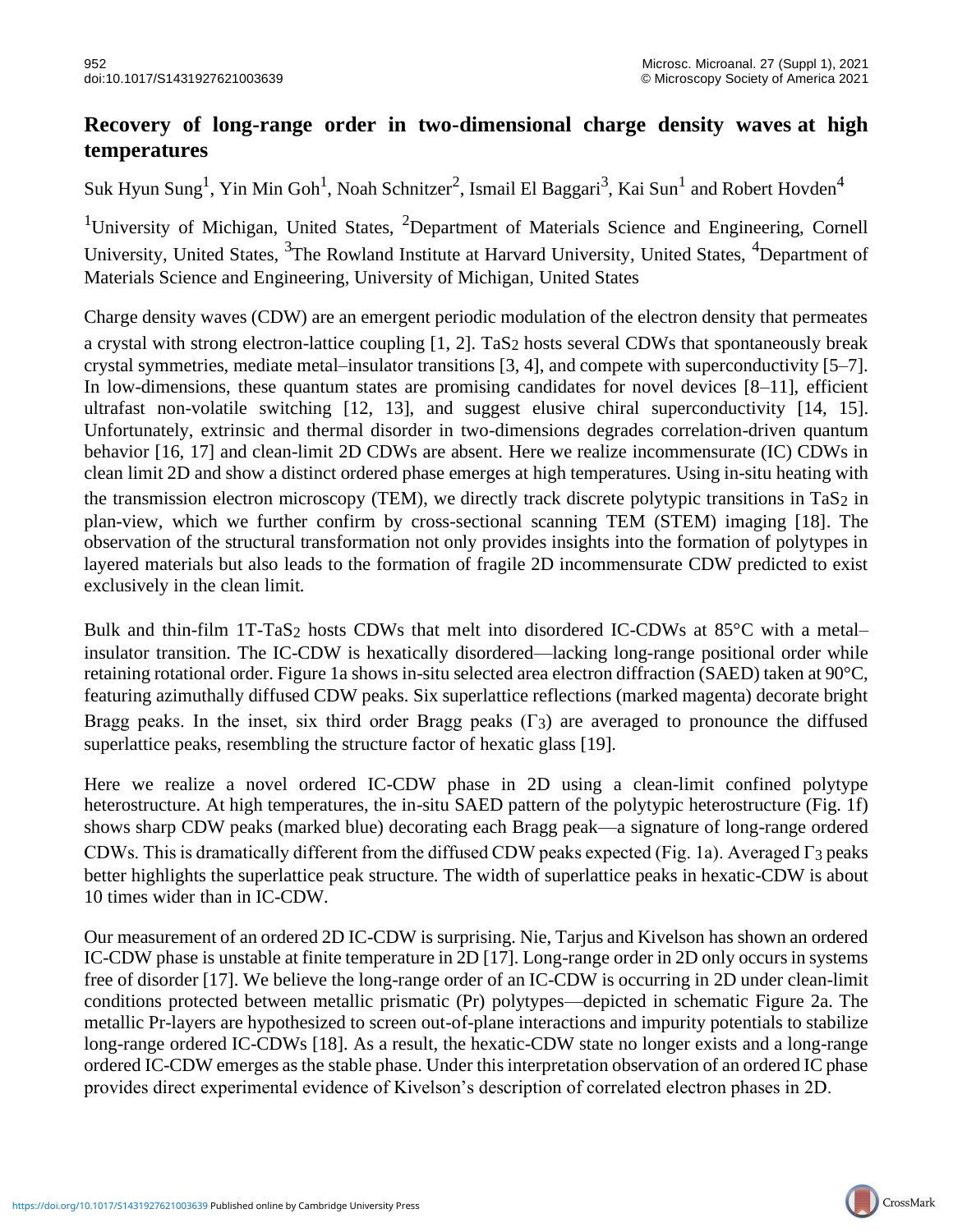The polytypic heterostructure is synthesized by heat-treating 1T-TaS<sub>2</sub> at  $\geq 400^{\circ}$ C for several minutes in an inert environment. The metastable octahedral polytype gives way to stable prismatic coordination. Insitu TEM (200keV, Gatan OneView Camera) taken at 430°C reveals Oc to Pr transition is a slow layerby-layer process (Fig. 1b–e) instead of rapid bulk transition. Each colored overlay denotes formation and growth of a prismatic domain. Domains nucleate and propagate independently, indicating layer-by-layer transition. We report that the rapid growth is along  $\langle 10\overline{0}\rangle$  and propagates at  $\sim 10^2$  nm/s, whereas the slow growth is along  $\langle 11\overline{20} \rangle$  at ~10 nm/s. Atomic resolution cross-sectional high-angle annular darkfield (HAADF)-STEM images—taken at 300 keV, 22mrad—of 1T and heat-treated TaS<sub>2</sub> (Fig. 2c and d, respectively) reveals the polytypic heterostructure embeds a single Oc layer embedded within Pr layers.

In summary, we demonstrate that polytype engineering can achieve clean-limit 2D confinement and can stabilize the most fragile phases such as an ordered IC phase even at high temperatures. This work is enabled by advances in in-situ TEM where we can watch and count the Pr-layers as they form, and then take a cross-section to see the atomic structure at a single polytype heterojunction.



**Figure 1.** Figure 1 | Recovery of Long-range order in 2D IC-CDW a) In-situ SAED pattern of 1T-TaS2 taken at 90°C. Six azimuthally diffused superlattice peaks (marked magenta) decorates bright Bragg peaks; CDW is hexatically disordered. Diffusion of superlattice peak is clearly visible. b–e) In-situ TEM reveals layer-by-layer Oc to Pr polytypic transformations during heat treatment. Multiple polytype domains (denoted green, purple, and yellow) nucleate and glow simultaneously without interaction. Scale bar is 350 nm. f) In-situ SAED pattern of TaS2 polytypic heterostructure post heat-treatment, taken at 90°C. Six superlattice peaks are sharp: evidence of long-range order in CDW. Insets in a,b shows superlattice peaks surrounding Bragg peak as averaged from six Γ3 peaks.